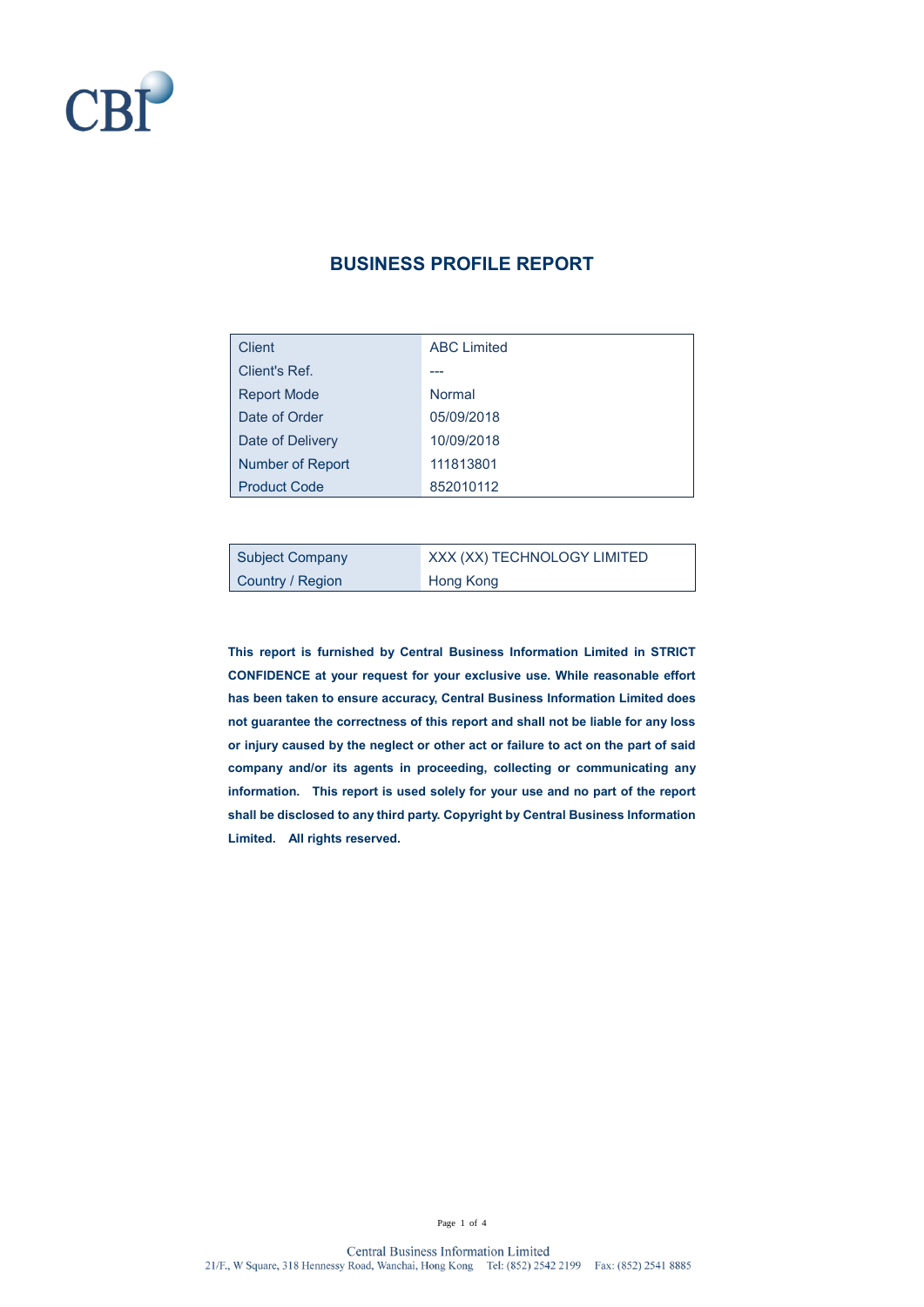

# **VERIFICATION**

|                 | Inquiry Information         | <b>Result</b> |
|-----------------|-----------------------------|---------------|
| Name in English | XXX (XX) Technology Limited | Registered    |
| Company No.     | 156XXXX                     | Correct       |

### **GENERAL INFORMATION**

| <b>None</b><br>Company Name (Chinese)                                                           |  |
|-------------------------------------------------------------------------------------------------|--|
|                                                                                                 |  |
| <b>Trading Name</b><br><b>None</b>                                                              |  |
| Company No.<br>156XXXX                                                                          |  |
| Private company limited by shares<br><b>Company Type</b>                                        |  |
| <b>Active Status</b><br>Live                                                                    |  |
| <b>Business Registration No.</b><br>5375XXXX                                                    |  |
| XX/02/2011<br>Date of Incorporation                                                             |  |
| <b>Current Registered Address</b><br>Flat 7, 5/F., XXX, 30 Shing XXX Street, Kwun Tong, Kowloon |  |
| <b>Company Secretary</b><br>XXX Consultancy Limited XXX 顧問有限公司                                  |  |
| 640XXX<br>Company No.                                                                           |  |
| Unit B, 17/F., XXX, XX Mongkok Road, Kowloon<br><b>Address</b>                                  |  |
| <b>Unknown</b><br>Telephone No.                                                                 |  |
| Fax No.<br><b>Unknown</b>                                                                       |  |
| Email<br>Unknown                                                                                |  |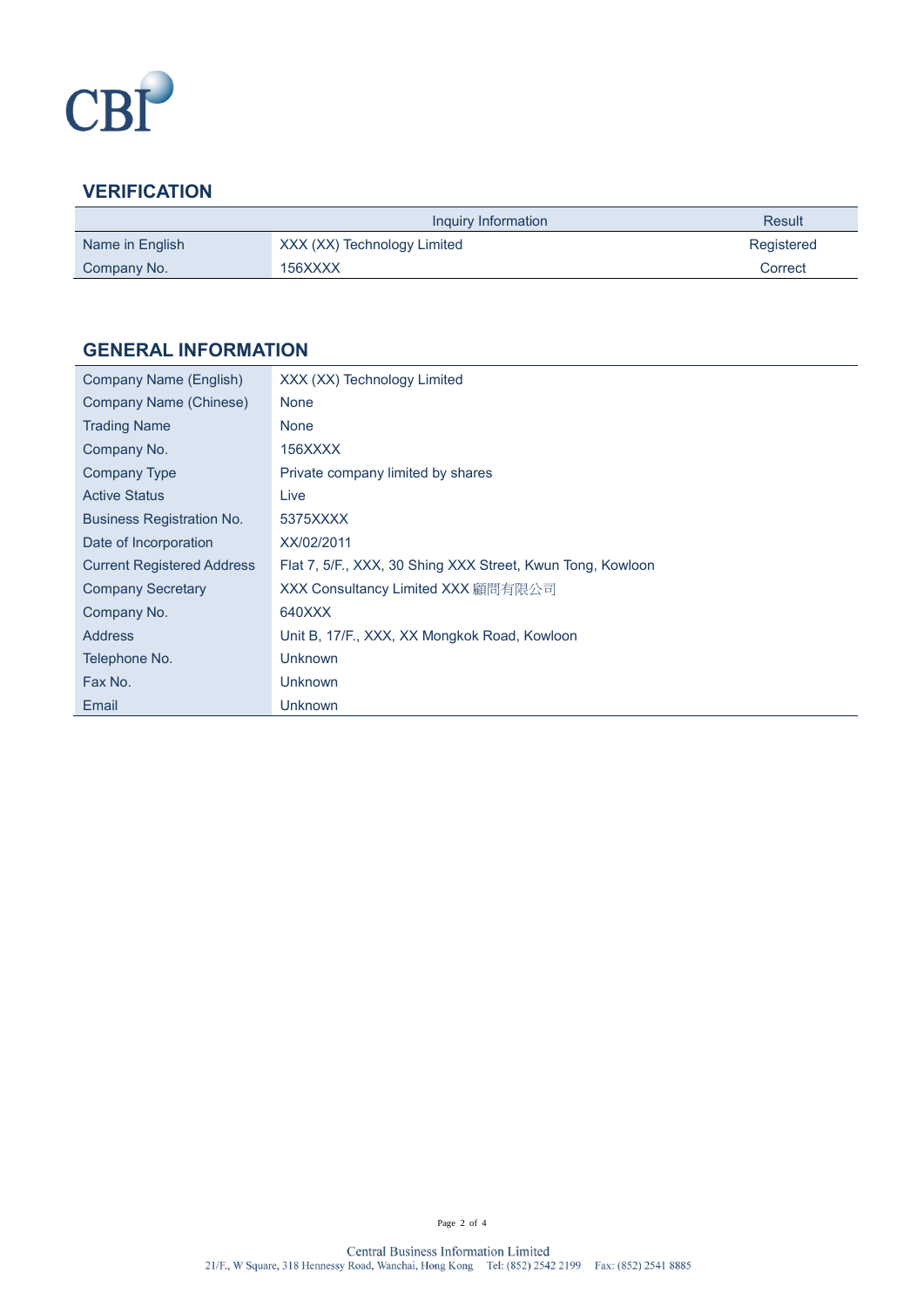

## **SHARE CAPITAL (as at September 10, 2018)**



| <b>Total Number</b>           | <b>Total Amount</b> |              | Total Amount Paid up or Regarded as Paid up    |
|-------------------------------|---------------------|--------------|------------------------------------------------|
| 1.000.000                     | USD 1,000,000       |              | USD 1,000,000                                  |
| Shareholder                   | <b>Holding</b>      | <b>Share</b> | Address                                        |
| <b>XXX Technology Limited</b> | 1,000,000           | Ordinary     | No. 4, XXX Industrial Estate, Mahe, Seychelles |
| Total                         | 1,000,000           |              |                                                |

⚫ **The above ratio is based on total number of ordinary shares issued.**

⚫ **The above shareholding structure is originated from the Annual Return on 17/02/2018.**

⚫ **Adjustments will be made on the above shares of the shareholder(s) if the result of the calculation is found indivisible.**

#### **CHANGES OF REGISTRATION INFORMATION FOR THE PAST FIFTEEN YEARS**

| <b>Name</b>         | Date | <b>Particulars</b> |
|---------------------|------|--------------------|
| <b>Company Name</b> | ---  | <b>None</b>        |
| <b>Trading Name</b> | ---  | <b>None</b>        |

| <b>Registered Address</b> | Date       | <b>Particulars</b>                                         |
|---------------------------|------------|------------------------------------------------------------|
| <b>Before</b>             | 31/08/2018 | Room B, 17/F., XXX Building, 16 XXX Road, Kowloon          |
| <b>Before</b>             | 13/12/2017 | Room 7, 5/F., XXXCentre, 30 XXX Street, Kwun Tong, Kowloon |
| <b>Before</b>             | 02/12/2011 | Room 804, XXX, 582-592 XXX Road, Mongkok, Kowloon          |

⚫ **The above Registered Address is originated from the Business Registration Office of the Inland Revenue Department.**